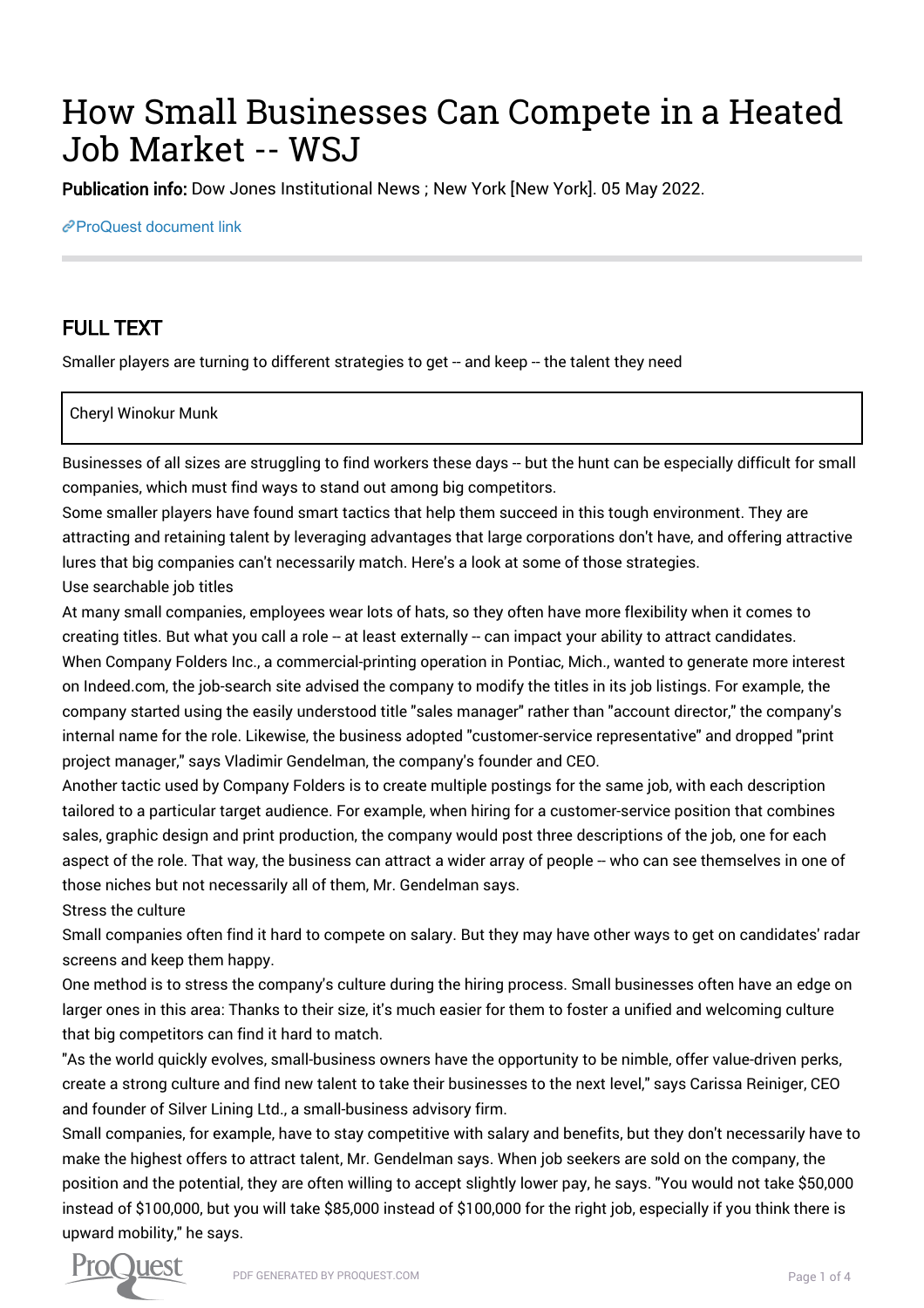In December of 2020, Mobile Outfitters, a Philadelphia-based provider of customized phone accessories, found that competition for workers was particularly fierce. The company bumped the pay it was offering by about 20%, but that didn't increase the number of applicants, says Dennis O'Donnell, the company's co-founder. Even when Mobile Outfitters did finally find hires, the employees left within three to six months. And all of them left for higherpaying jobs.

The lesson for Mr. O'Donnell was to make working at Mobile Outfitters more about the company's culture -- a supportive and challenging work environment. For instance, the company employs workers in several different states, countries and time zones, and they are allowed to do their jobs remotely. The company also asks its workers to set their own 90-day goals and doesn't micromanage to ensure these goals are met, Mr. O'Donnell says.

The company still lists the salary in its job descriptions, but the opening line of every posting mentions that the company culture is the No. 1 reason people choose Mobile Outfitters.

"If someone is choosing between us and another company, and says, 'I really liked your culture, but the other company is offering 10% more,' our answer is simple: 'Go with the other company,' " he says. "We want people who put culture first -- in this aspect, we can really differentiate ourselves, deliver on our promises, and end up with truly happy employees -- and happy employees don't leave."

Refine the interview process

Small businesses can also be more nimble than big rivals in interviewing candidates -- because they usually don't have red tape and entrenched methods for handling the task.

Mobile Outfitters, for instance, rejiggered its interview process to make it more welcoming for candidates. During the initial phone screen, the company started telling candidates explicitly what the process will be like and the topics that will be discussed. Company representatives also tried to make interviews a more collaborative process -- where candidates have space to ask questions about the job -- and offered potential hires flexibility in scheduling the talks on evenings or weekends.

It is quite a change from what they used to do. Back in 2019, when the company was getting hundreds of applicants, it had candidates jump through numerous hoops in the application itself, culminating in a 6-hour-plus interview process for candidates who made it that far, Mr. O'Donnell says. The company lost several good candidates because the welcoming culture wasn't coming through in the interview process, he says. Once the hiring crunch began in 2021, that same job posting got almost zero applicants, so the company changed

its approach to make it friendlier. Now the number of applicants is about a quarter or one-sixth what it originally was, Mr. O'Donnell says -- but the candidates are generally higher quality.

"We still turn away 95% of applicants, but the difference is those 95% feel good about the process, and the 5% we want to join loved the interview process, so they trust our culture will be equally welcoming," he says. Move quickly

When small businesses have an applicant they like, it is crucial for them to leverage their ability to make quick decisions. So, companies should minimize the steps involved for getting people from candidate to employee - because a slow process creates space for other companies to snap that person up, says Andrew Whitford, cofounder of Removify, an Australian company that provides reputation monitoring and management services.

A crucial component of speedy hiring is communicating the company's interest in a candidate early. "Keeping them in the dark means they may take something safer that is offered earlier, whereas they may be more willing to wait if they are aware that your interest is strong," Mr. Whitford says.

Don't be too coy, he advises -- straight up tell the candidate that the interest level is high; ask questions about possible start dates and reconfirm the candidate's level of interest in the role. The trick is to make an offer quickly without sacrificing a thorough vetting process or making the candidate feel things are rushed. One way the company manages expectations is to tell every candidate early on that it likes to move quickly on everything, including hiring.

Likewise, clearly communicating a schedule is important. For example, "We'll reach out to you again next week to

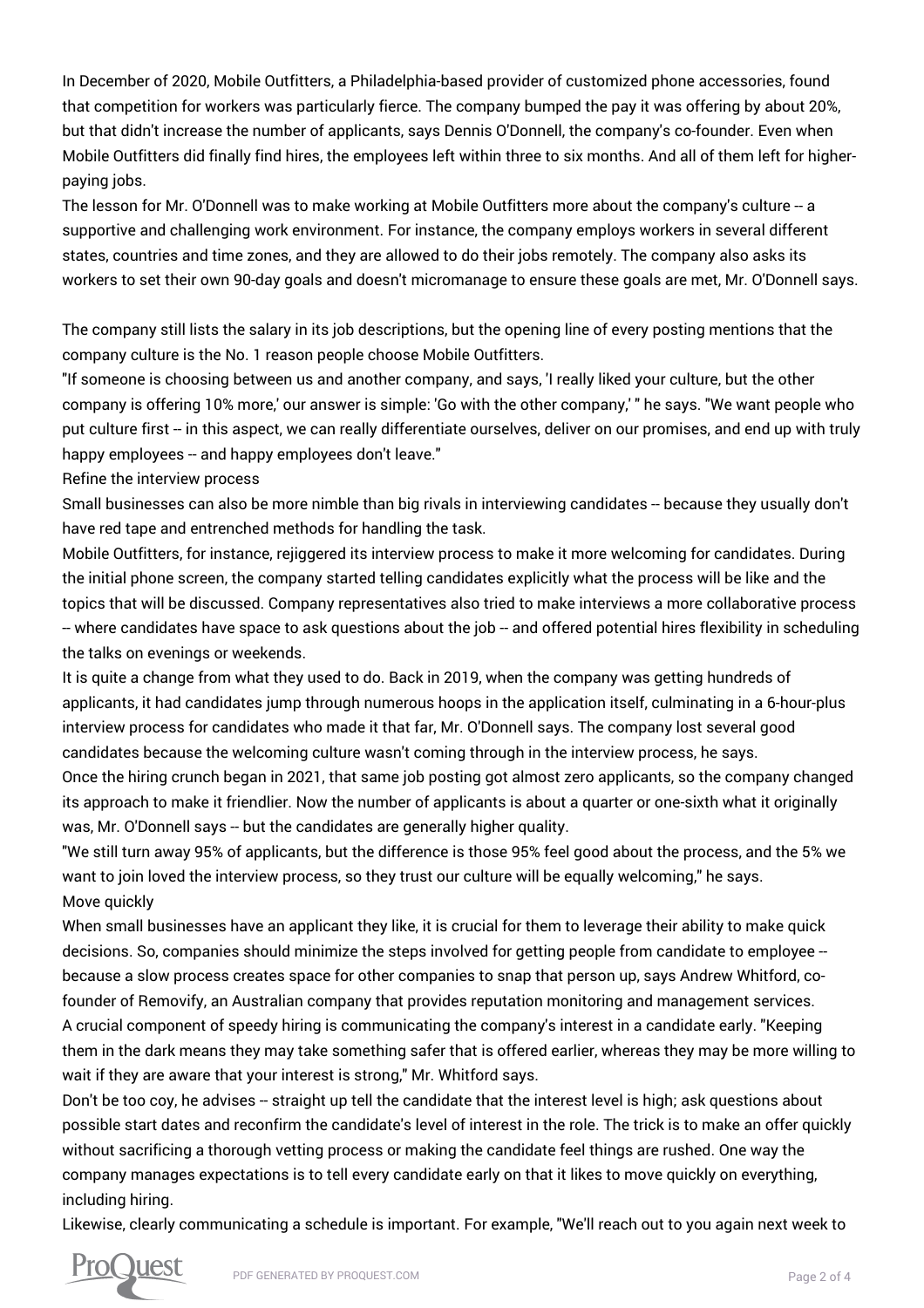discuss next steps" is too vague and creates uncertainty; whereas "We'll be making an offer for this role on Tuesday" is much clearer and allows candidates to figure out all their options and timing, Mr. Whitford says. Consider more entry-level hiring

Given how hard it is to find candidates, small businesses may want to consider shifting their focus, taking on interns and entry-level level candidates who can grow into various roles.

AOA DX Inc., a women's-health biotech startup, has five paid interns every semester, which is more than the number of full-time employees at the firm, says CEO and co-founder Oriana Papin-Zoghbi. The company looks for interns who are willing to be flexible and are open to supporting all different areas of the business.

Young interns, of course, often require more hands-on management in the beginning, given that they are learning on the job and often getting their first exposure to working in industry, she says. AOA often recruits interns who are seemingly fast learners, based on the interview process and their résumés.

"We spend a little more time upfront training and getting them up to speed, but more often than not, they are running independently within a few weeks, and the time invested in getting them trained is well worth the quality of their work," she says.

Ms. Winokur Munk is a writer in West Orange, N.J. She can be reached at reports@wsj.com.

This article is being republished as part of our daily reproduction of WSJ.com articles that also appeared in the U.S. print edition of The Wall Street Journal (May 5, 2022).

### (END) May 05, 2022 02:32 ET (06:32 GMT)

## DETAILS

г

| Subject:                       | Small business; Corporate culture; Hiring; Candidates; Employees; Employment;<br><b>Employment interviews; Competition</b> |
|--------------------------------|----------------------------------------------------------------------------------------------------------------------------|
| <b>Business indexing term:</b> | Subject: Small business Corporate culture Hiring Employees Employment<br><b>Employment interviews</b>                      |
| <b>Publication title:</b>      | Dow Jones Institutional News; New York                                                                                     |
| <b>Publication year:</b>       | 2022                                                                                                                       |
| <b>Publication date:</b>       | May 5, 2022                                                                                                                |
| <b>Publisher:</b>              | Dow Jones & Company Inc                                                                                                    |
| Place of publication:          | <b>New York</b>                                                                                                            |
| <b>Country of publication:</b> | <b>United States, New York</b>                                                                                             |
| <b>Publication subject:</b>    | <b>Business And Economics</b>                                                                                              |
| Source type:                   | <b>Wire Feed</b>                                                                                                           |
| Language of publication:       | English                                                                                                                    |
| Document type:                 | <b>News</b>                                                                                                                |